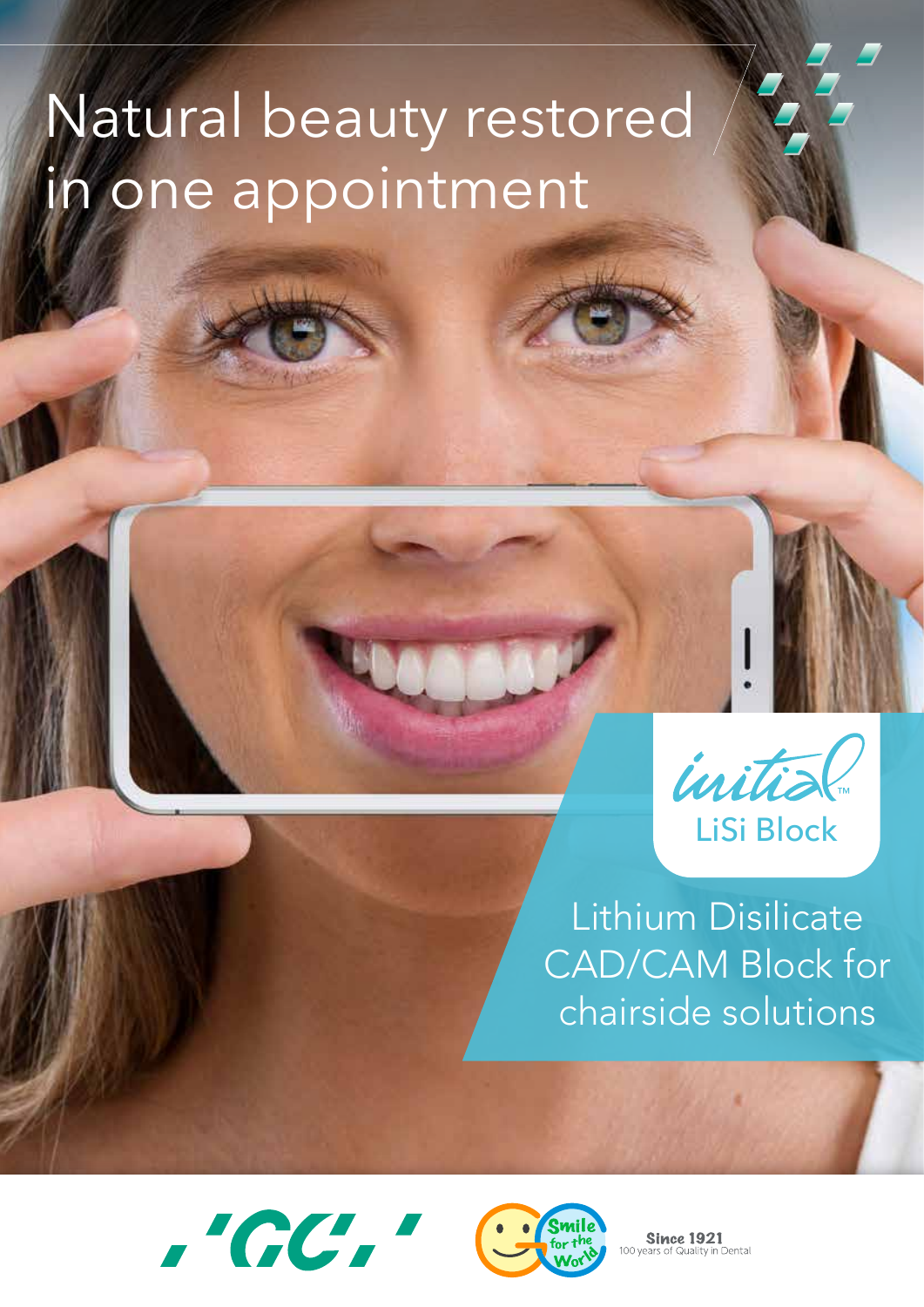## Natural beauty restored in one appointment

### Initial LiSi Block: new lithium disilicate block for one appointment dentistry

Initial LiSi Block is a **fully crystallized lithium disilicate block** that delivers optimal physical properties without firing. This unique block features GC's proprietary HDM (High Density Micronization) technology for CAD/ CAM dentistry to deliver high wear resistance, smooth margins and aesthetic final results. This makes it an ideal, time saving solution for single visit chairside treatments.



- Save time, as no firing is required
- Fully crystallized lithium disilicate
- Durable aesthetic & accurate margins
- Natural opalescence

### Just Mill, Polish and Place

Initial LiSi Block can dramatically reduce process time: no need to fire, glaze, characterize and cool. This saves up to 40% in the time\* required to create your restorations, also reducing the chair time for you and your patient. You just need to mill, polish and place!



Source: GC R&D, Japan, Data on file *\*Under testing conditions based on IFU.*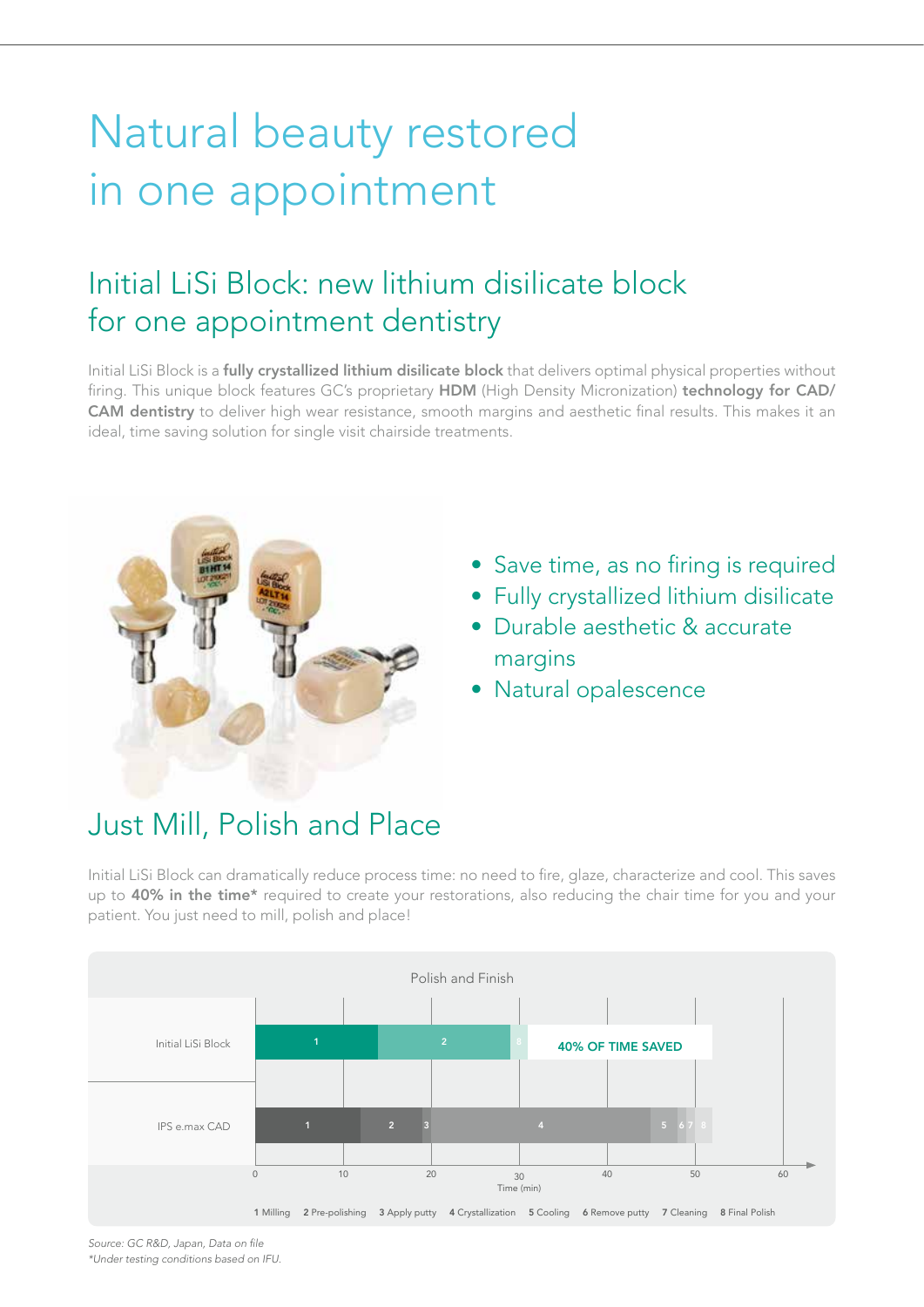### Durable aesthetics and smooth margins



- Optimized acid and wear resistance to help preserve the aesthetics of your restorations over time.
- Excellent edge stability for smooth margins.

### More accurate margins

Being fully crystallized before milling, Initial LiSi Block can be milled with smooth and accurate margins directly. Alternatively, it can be fired after staining and maintain great marginal accuracy.



Source: GC R&D, Japan, Data on file

Initial LiSi Block restoration under direct and indirect light.

### Natural opalescence

Initial LiSi Block is available in high translucency (HT) and low translucency (LT) and offers a natural opalescence in any light.

### Choose your preferred finishing procedure

Superior gloss can be obtained in few minutes by polishing only, and the restoration is then ready for luting. For sophisticated aesthetic cases, remarkable results can be achieved with GC Initial Lustre Pastes ONE and Initial Spectrum Stains.



*Courtesy of Dr. Javier Tapia Guadix, Spain*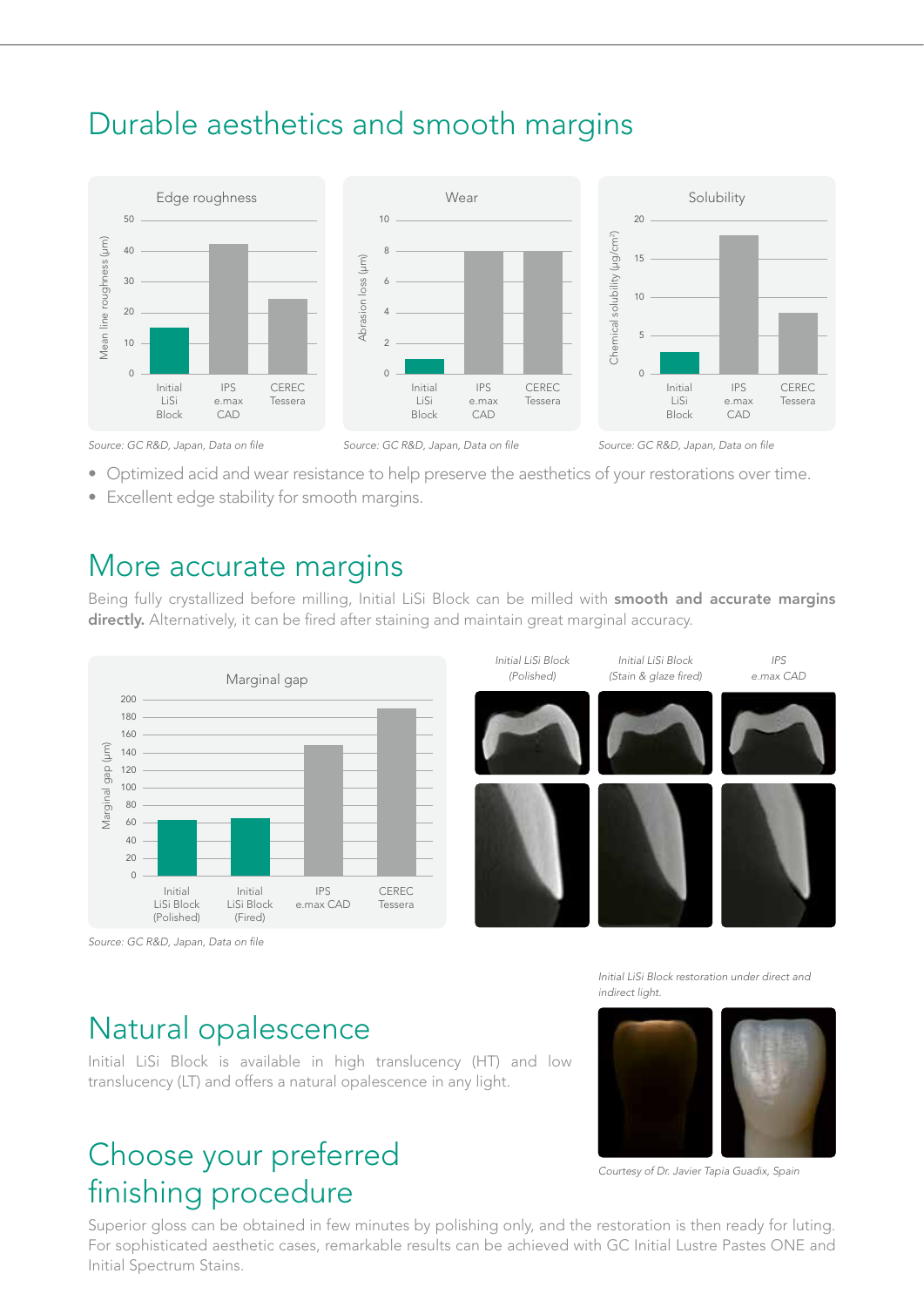

### Preparation guidelines



#### Inlays / Onlays

- Cavity wall angle: 6° with long axis
- Shoulder preparation



#### Full crowns

- Wall angle: 6~10°taper
- Deep chamfer or round chamfer preparation

### Cement recommendation

Adhesive luting is recommended for Initial LiSi Block. Both G-CEM ONE and G-CEM LinkForce from GC can be used for any type of indications using Initial LiSi Block.



### Function meets aesthetics

«I'm totally excited about the natural opalescence and color matching of the HT version of Initial LiSi Block.»

MDT Christian Hannker, Germany



«I love the opalescence of Initial LiSi Block and as a consequence thereof the color stability and perfect matching.»



Dr. Christian Lampson, Germany



Courtesy of MDT Christian Hannker & Dr. Christian Lampson, Germany







Courtesy of MDT Marco Muttone, Dr. Alessandro Iorio, Italy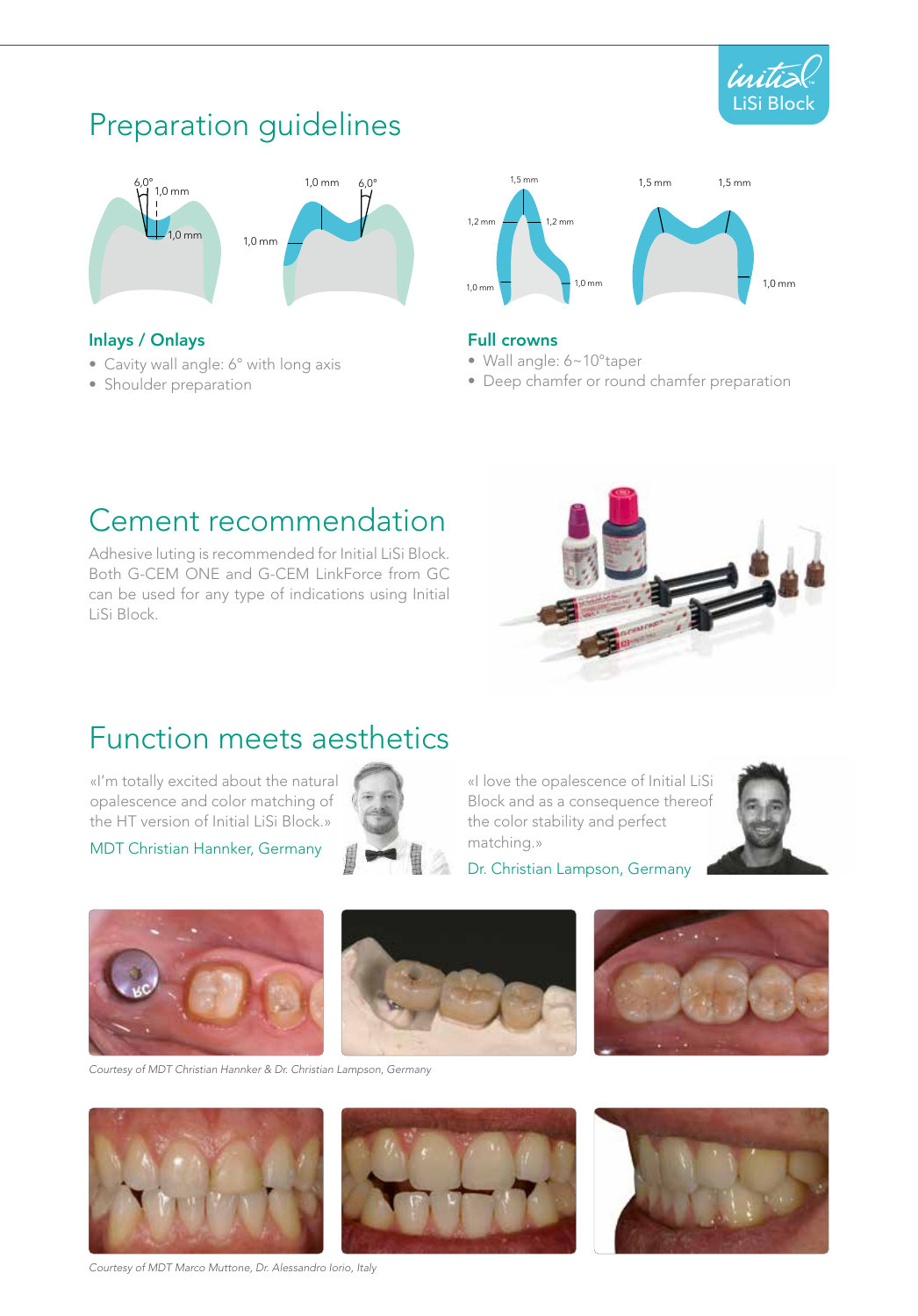### HDM technology for CAD/CAM dentistry



In 2016, with Initial LiSi Press, GC introduced HDM (High Density Micronization) technology, which uses equally dispersed lithium disilicate micro-crystals to fill the entire glass matrix rather than using traditional larger size crystals. The clinical effectiveness of this technology has been proven after 5 years of clinical service<sup>1)</sup>.

To bring fast solutions for one appointment dentistry, GC has further developed HDM technology for CAD/CAM dentistry by optimizing the crystal size and glass matrix stiffness. Thanks to this new technology, good machinability, marginal integrity, polishability, and wear resistance are achieved at the same time. The result is a strong and easy-to-mill block that offers the same strength with or without firing.



Source: GC R&D, Japan, Data on file

Conventional lithium disilicate (IPS e.max CAD)



Source: GC R&D, Japan, Data on file





Improved glass matrix stiffness for high mechanical strength

**Smaller crystal** for easy milling and high wear resistance

### **Workflow**





Polish or characterize *Condition Cement* Final result



*Prepare Scan Design* Mill